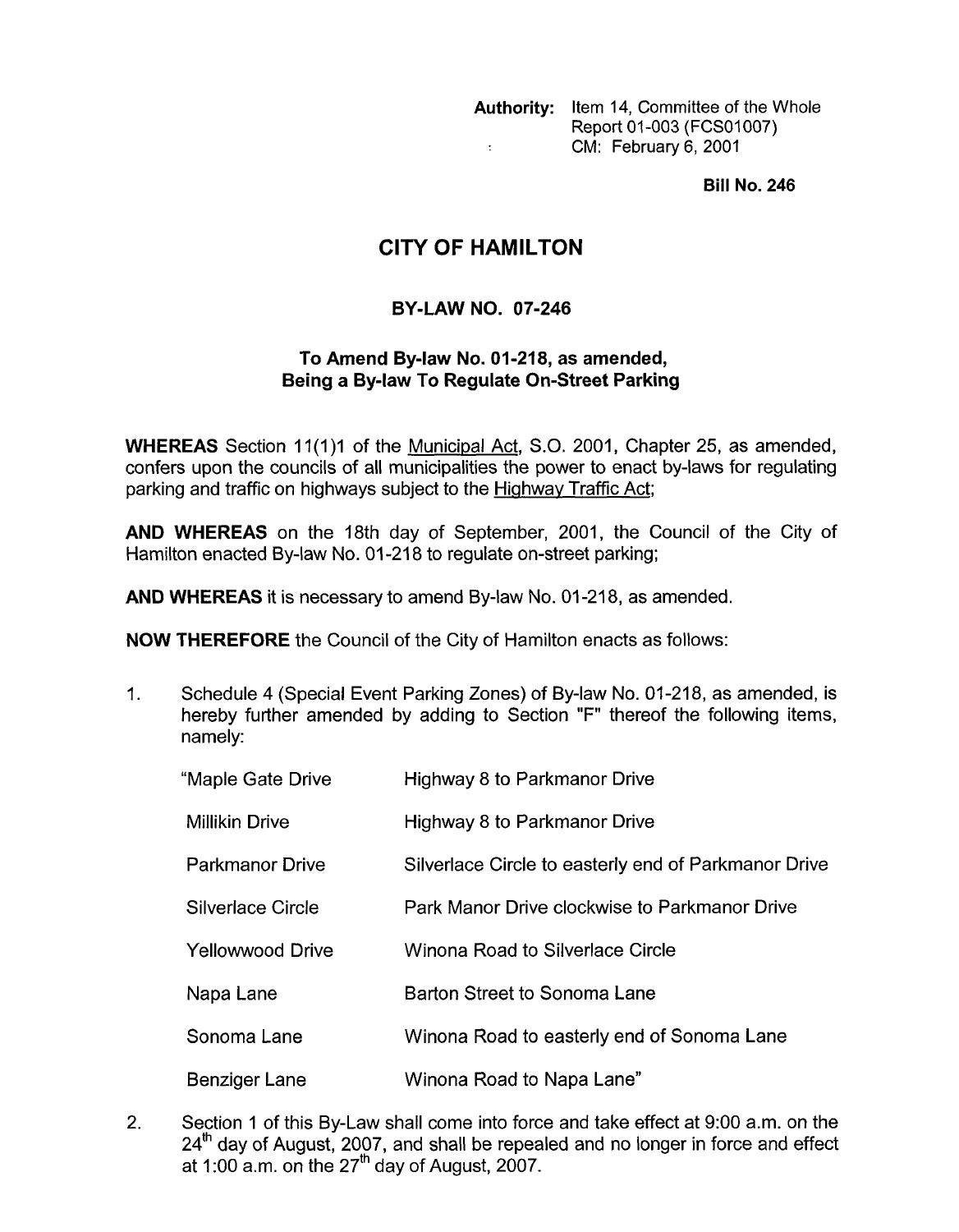2

3. Schedule 6 (Time Limit Parking) of By-law No. 01-218, as amended, is hereby further amended by adding to Section "E" thereof the following item, namely:

 $\overline{\mathbb{C}}$ 

| "East the final formulation of the final formulation of the final formulation of the final formulation of the | Both Cannon to Robert 2 hr 8am - 6pm Anyday" |  |  |
|---------------------------------------------------------------------------------------------------------------|----------------------------------------------|--|--|

4. Schedule 8 (No Parking Zones) of By-law No. 01-218, as amended, is hereby further amended by deleting from Section "B" thereof the following item, namely:

| "Lynden Ave. | West | South St. to Little John Rd. | 7:00 a.m. to 5:00 p.m."<br>Monday to Friday |
|--------------|------|------------------------------|---------------------------------------------|
|              |      |                              |                                             |

and by adding to Section "B" thereof the following item, namely:

"Lynden West South to Little John 7:00 a.m. to 5:00 p.m."

and by deleting from Section "E" thereof the following items, namely:

| "Oakwood       | <b>North</b><br>& West | <b>Sterling to Whitton</b>                           | Anytime<br>Mon - Fri    |
|----------------|------------------------|------------------------------------------------------|-------------------------|
| Oakwood        | South<br>& East        | <b>Sterling to Whitton</b>                           | Anytime                 |
| Oakwood        | West                   | Sterling to 70 ft. northerly                         | Anytime                 |
| Ottawa         | East                   | from 31.1m north of Main to<br>9.8m northerly        | Anytime                 |
| Whitton        | West                   | Oakwood to northerly end                             | Anytime                 |
| Whitton        | West                   | <b>Sterling to Oakwood</b>                           | Anytime                 |
| <b>Whitton</b> | East                   | Sterling to 125 ft. north                            | Anytime                 |
| Whitton        | <b>Both</b>            | From 125 ft. north of Sterling<br>to northerly limit | Anytime"<br>$Mon - Fri$ |

and by adding to Section "E" thereof the following item, namely:

| "Ottawa | East | from 34.8m north of Main to | Anytime" |
|---------|------|-----------------------------|----------|
|         |      | 7.5m northerly              |          |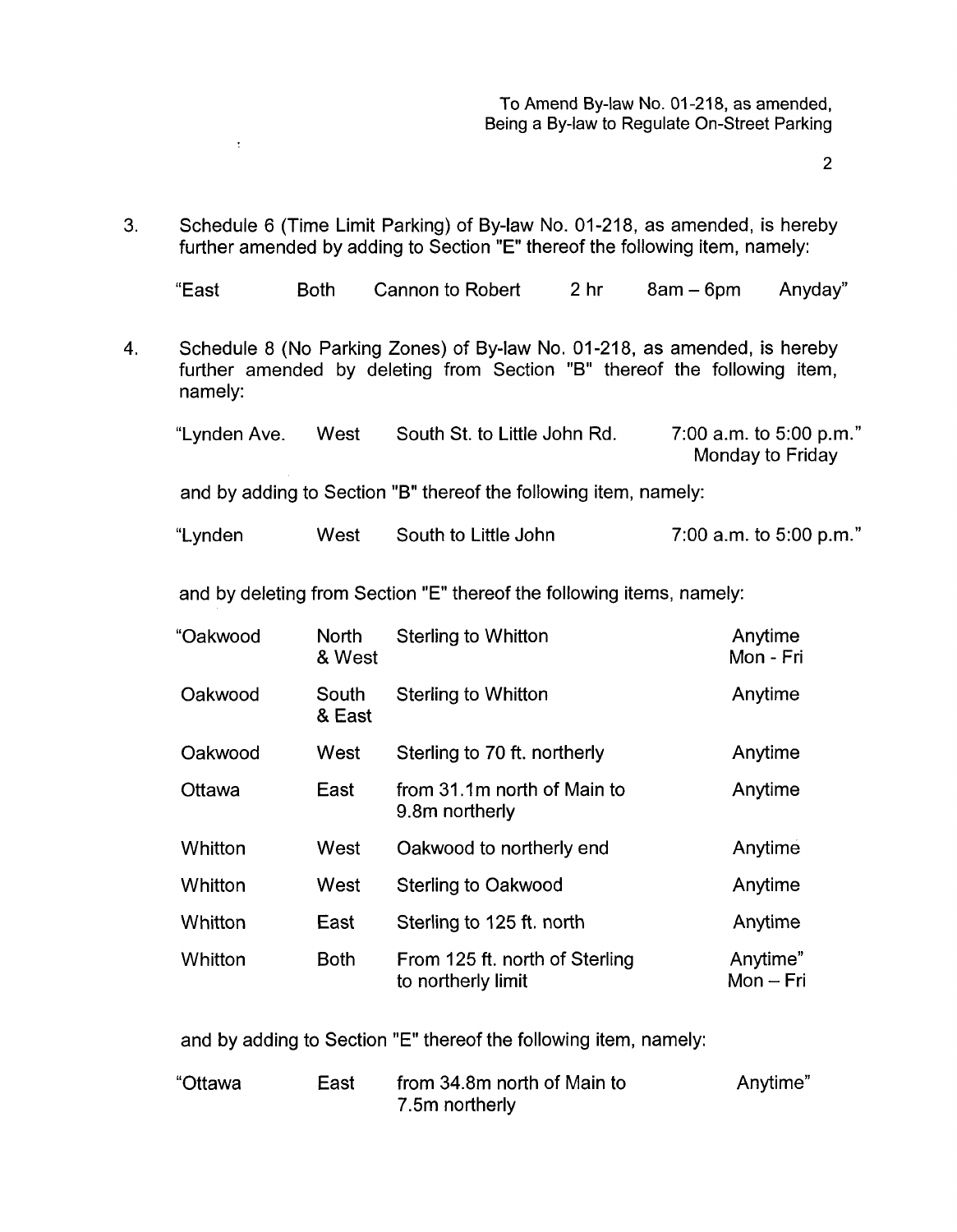To Amend By-law No. 01-218, as amended, Being a By-law to Regulate On-Street Parking

 $\overline{3}$ 

**5.** Schedule 12 (Permit Parking Zones) of By-law No. 01-218, as amended, is hereby further amended by deleting from Section "E" thereof the following items, namely:

| "Cheever        | West                   | from 63.1m north of Barton to 7.9m<br>northerly                                   | Anytime  |
|-----------------|------------------------|-----------------------------------------------------------------------------------|----------|
| Graham          | West                   | 90 feet south of Central to 21 feet<br>southerly                                  | Anytime  |
| Graham          | East                   | commencing 27.4m south of Central<br>and extending 4.9m southerly<br>therefrom    | Anytime" |
|                 |                        | and by adding to Section "E" thereof the following items, namely:                 |          |
| "Cheever        | West                   | from 119.5m north of Barton to 6.0m<br>northerly                                  | Anytime  |
| <b>Division</b> | West                   | from 13.2m south of the extended<br>south curbline of Dunbar to 5.6m<br>southerly | Anytime  |
| Oakwood         | <b>North</b><br>& West | Sterling to Whitton                                                               | Anytime  |
| Paling          | East                   | from 63.3m south of Vansitmart to<br>6.1m southerly                               | Anytime  |
| Whitton         | East                   | Sterling to northerly limit                                                       | Anytime  |
| Wood            | <b>North</b>           | from 68.5m west of James to 4.9m<br>westerly                                      | Anytime" |

6. Schedule 13 (No Stopping Zones) of By-law No. 01-218, as amended, is hereby further amended by adding to Section "A" thereof the following item, namely:

| "Academy | <b>Both</b> | Wilson to 22.3m southerly                                         | Anytime" |
|----------|-------------|-------------------------------------------------------------------|----------|
|          |             | and by adding to Section "B" thereof the following items, namely: |          |
| "Osler   | West        | Governors to Old Ancaster<br>Road                                 | Anytime  |
| Osler    | East        | Governors to 60m south of Old                                     | Anytime" |